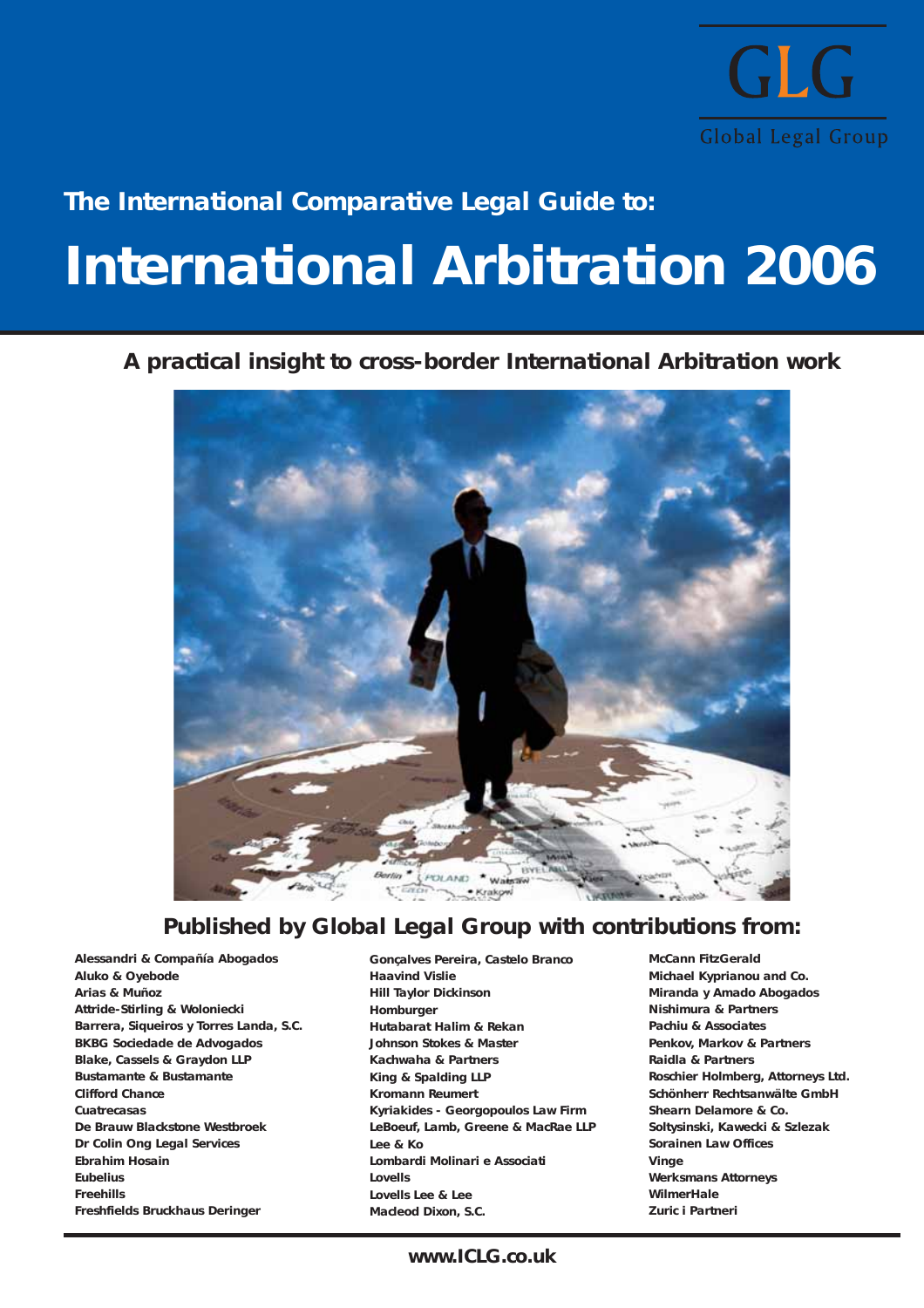# **Latvia**

## **Sorainen Law Offices**



#### **1 Arbitration Agreements**

#### **1.1 What, if any, are the legal requirements of an arbitration agreement under the laws of your country?**

The law governing arbitration in Latvia is the Civil Procedure Law. Part D of the Civil Procedure Law (Articles 486-537) deals with arbitration. These rules are partially based on the UNCITRAL Model Law. They do not fully reflect the provisions of the UNCITRAL Model Law though. For example, the definition of an arbitration agreement does not provide that an arbitration agreement would be considered as concluded by an exchange of statements of claim and defence in which the existence of an agreement is alleged by one party and not denied by another. In practice this, however, would be sufficient for most arbitral tribunals to recognise that an arbitration agreement exists.

Under the Civil Procedure Law an arbitration agreement must be entered into in a written contract form. It may be included in any agreement as a separate clause or drawn up as a separate document. An arbitration agreement may be entered into "by exchange of letters, faxes or telegrams or using of other means of telecommunication, which provide that the intent of both parties to refer a dispute or a possible dispute to arbitration is recorded" (Article 492 (2)). Such an agreement should also be considered an agreement made in writing. An arbitration agreement may include a stipulation regarding the procedures for resolution of disputes in accordance with the regulations of an institutional arbitration court or in accordance with the agreement of the parties (Article 492 (3)).

The principle of autonomy of the arbitration agreement is clearly established by the law, namely, in case the arbitration agreement is included in a contract as a separate clause, the arbitration clause must not be affected by the validity of the agreement in which the arbitration clause is included.

As to the content, the Civil Procedure Law provides that the parties may agree to submit to arbitration the existing dispute or any future disputes (Article 490 (2)).

**1.2 Are there any special requirements or formalities required if an individual person is a party to a commercial transaction which includes an arbitration agreement?**

In Latvia there are no special requirements or formalities for

an individual person to be a party to a commercial transaction, which includes an arbitration agreement, provided they have a general legal capacity to act.

**1.3 What other elements ought to be incorporated in an arbitration agreement?**

The Civil Procedure Law does not set out any specific requirements for an arbitration agreement. The level of detail regulated by the arbitration agreement depends upon whether the arbitration agreement envisages ad hoc or institutional arbitration. In any event, there are several issues that usually should be addressed by an arbitration agreement, including:

- É description of the dispute that parties agree to arbitrate (scope of agreement);
- correct name of arbitration institution if it is  $\blacksquare$ institutional arbitration;
- designation of institutional rules, if any; Г
- number of arbitrators;  $\blacksquare$
- in ad hoc arbitration, the method of appointment of п arbitrators;
- designation of the place of arbitration;  $\blacksquare$
- language of arbitration; п
- substantive law applicable to the dispute; and
- law applicable to arbitration agreement.

**1.4 What has been the approach of the national courts to the enforcement of arbitration agreements?**

The Civil Procedure Law's approach to arbitration agreements is based on the party autonomy principle. Under Article 219 the courts must refer a dispute to arbitration if a valid arbitration agreement exists between parties. Under Article 223 the courts are obliged ex officio to terminate the proceedings if it is discovered during the proceedings that a valid arbitration agreement exists between the parties. Nevertheless, the court practice is not systematic as to what may constitute an arbitration agreement and how specific should the record of a party's intention to arbitrate be. Unfortunately the Civil Procedure Law provides for no default provisions that would help to use and enforce arbitration agreements in circumstances where arbitration clauses are ambiguous or unclear as to the intention to arbitrate.

**ICLG TO: INTERNATIONAL ARBITRATION 2006 WWW.ICLG.CO.UK**

© Published and reproduced with kind permission by Global Legal Group Ltd, London

**267**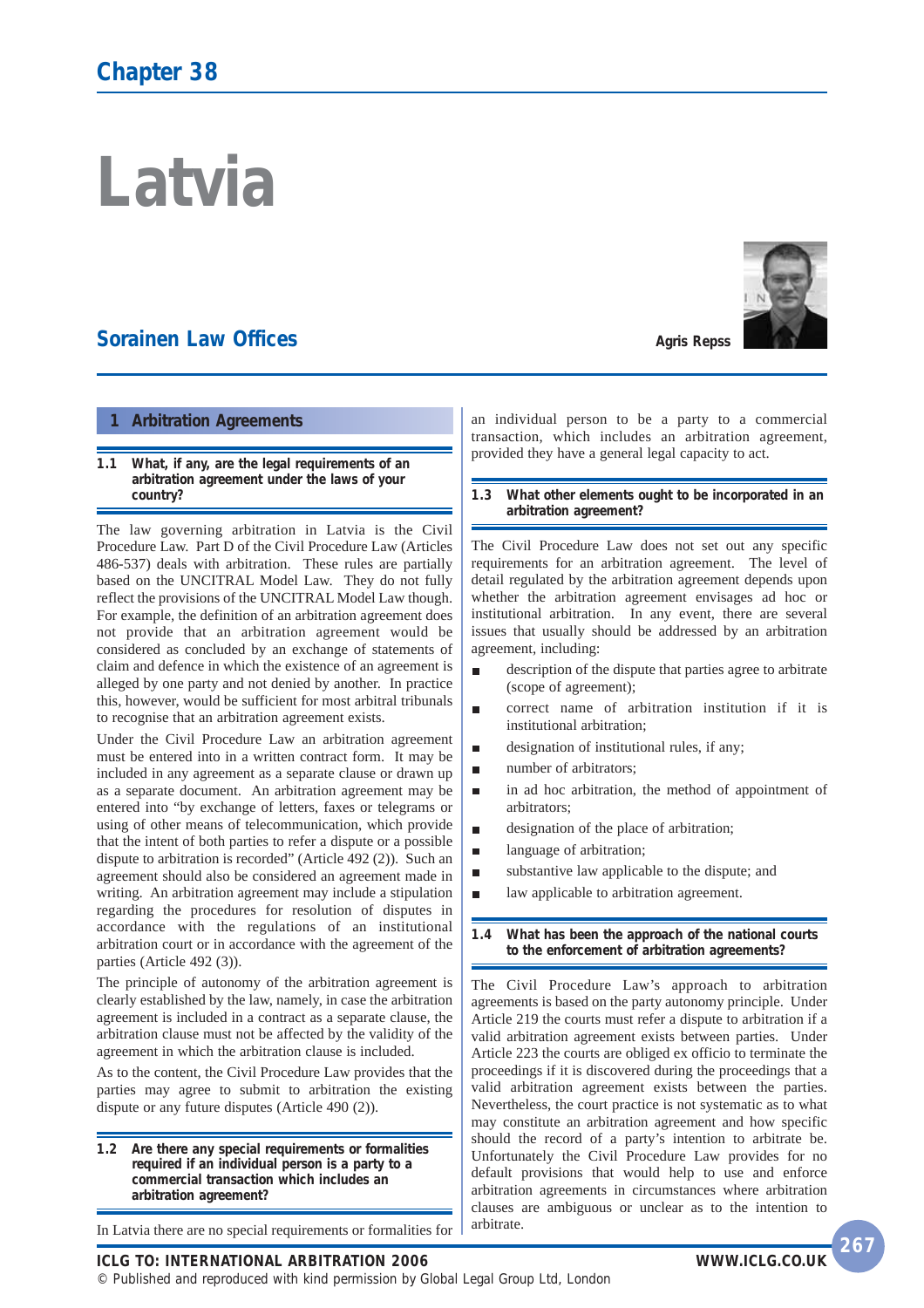The courts and also the legislation in Latvia take the position of non-intervention into arbitration process and proceedings. The court intervention takes place only when granting preliminary injunction, before an arbitration claim is filed and when enforcing an arbitral award.

#### **2 Governing Legislation**

#### **2.1 What legislation governs the enforcement of arbitration agreements in your country?**

The Civil Procedure Law governs the enforcement of arbitration agreements in Latvia. Part D of the Civil Procedure Law (Articles 486-537) regulates arbitration. Latvia is a party to the New York Convention of 1958 (Latvia ratified it in 1992 as well), which constitutes a part of the Latvian law without specific implementation. Article II (3) of the New York Convention requires courts of Latvia, when seized of an action in a matter in respect of which the parties have made an arbitration agreement, at the request of one of the parties, refer the parties to arbitration, unless the court finds that the said agreement is null and void, inoperative or incapable of being performed.

#### **2.2 Does the same arbitration law govern both domestic and international arbitration proceedings? If not, how do the laws differ?**

The Civil Procedure Law does not distinguish between domestic and international arbitration proceedings and applies equally to both.

**2.3 Is the law governing international arbitration based on the UNCITRAL Model Law? Are there significant differences between the governing law and the Model Law?**

There are no special legal norms in Latvia addressing specifically international arbitration. Part D of the Civil Procedure Law regulates arbitration in general and does not distinguish between local and international arbitration. Therefore it is only partially based on the UNCITRAL Model Law. Most of the legal norms of the Model Law that deal with the international features of arbitration are not reflected in the Civil Procedure Law. Some significant provisions of the Model Law have not been incorporated in the Civil Procedure Law, namely:

- regulation on the default of a party;
- regulation on court assistance in taking of evidence;
- power of arbitral tribunal to order interim measures; and
- possibility to file application for setting aside an arbitral award.

#### **3 Jurisdiction**

**3.1 Are there any subject matters that may not be referred to arbitration under the governing law of your country? What is the general approach used in determining whether or not a dispute is "arbitrable"?**

The Civil Procedure Law contains an exclusive list of disputes, which may not be referred to arbitration. According to Article 487 the following disputes are not "arbitrable":

- 1) a dispute the adjudication of which may infringe the legal rights or interests of such a person that is not a party to the arbitration agreement;
- 2) a dispute in which a party is a state or a municipal institution or a dispute where an award could affect the rights of state of municipal institutions;
- 3) a dispute, which is related to changes in the Civil Records Registry;
- 4) a dispute, which is related to the rights and obligations of persons under guardianship or trusteeship or to their interests protected by law;
- 5) a dispute regarding establishment, alteration or termination of property rights in regard to immovable property, if among the parties to the dispute there is a person whose rights to acquire immovable property in ownership, possession or use are restricted by law;
- 6) a dispute concerning the eviction of a person from their living premises;
- 7) individual employment disputes; and
- 8) a dispute concerning the rights and obligations of those persons who are declared insolvent before the adoption of the arbitral award.

**3.2 Is an arbitrator permitted to rule on the question of his or her own jurisdiction?**

Article 495 of the Civil Procedure Law entitles an arbitral tribunal to decide upon its own jurisdiction, inter alia when one of the parties disputes the existence or effect of the arbitration agreement. A party may submit objections as to the fact that a dispute is not subject to arbitration until the day when the time period for submission of a response expires. An arbitral tribunal may decide a matter regarding determination of jurisdiction over a dispute at any stage of the procedure.

#### **3.3 Under what circumstances can a court address the issue of the jurisdiction and competence of the national arbitral tribunal?**

There is no possibility under Latvian law to request that the court determine questions as to the substantive jurisdiction of the tribunal. Only at the enforcement stage a party can challenge the arbitral award by addressing the issue of jurisdiction and competence of the national arbitral tribunal.

#### **WWW.ICLG.CO.UK ICLG: TO INTERNATIONAL ARBITRATION 2006** © Published and reproduced with kind permission by Global Legal Group Ltd, London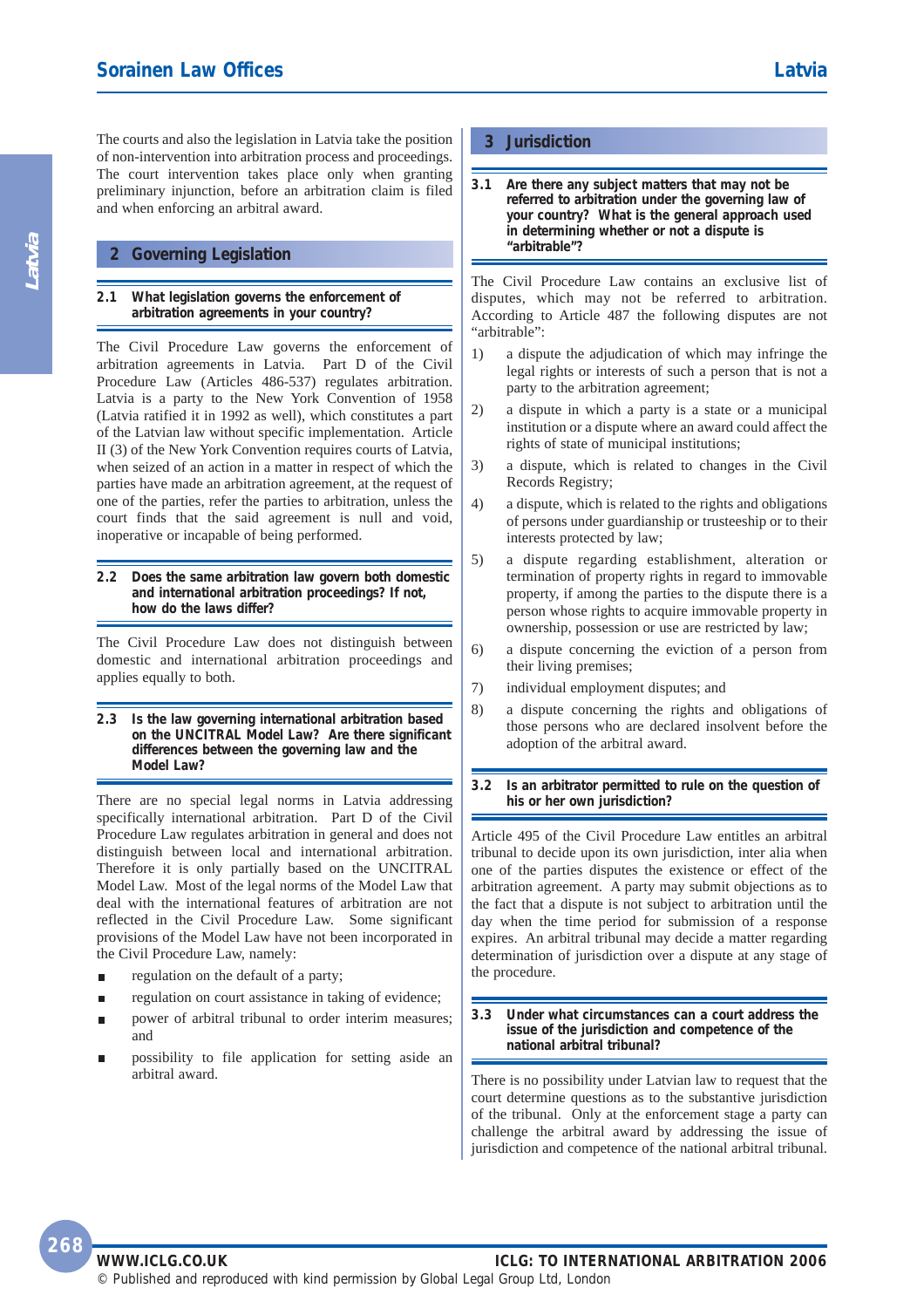**3.4 Under what, if any, circumstances does the national law of your country allow an arbitral tribunal to assume jurisdiction over individuals or entities which are not themselves party to an agreement to arbitrate?**

The law does not explicitly address the issues of binding a non-signatory party to an arbitration agreement or regulate how an arbitral tribunal can assume jurisdiction over an individual or entity, which is not party to an agreement to arbitrate.

It has been established by court practice that assignment (cession) of a claim or obligation does not automatically transfer the arbitration agreement to the assignee.

## **4 Selection of Arbitral Tribunal**

**4.1 Are there any limits to the parties' autonomy to select arbitrators?**

Any person having capacity to act may be appointed as an arbitrator, irrespective of his or her citizenship and place of residence, if such a person has agreed in writing to be an arbitrator (Article 497 (2)). Parties are free to agree on the number of arbitrators, the arbitrators' qualification and the method or order for appointment of an arbitrator (Article 499(1)). The parties may entrust the appointment of arbitrators to any natural or legal person having capacity to act. If a party has appointed an arbitrator and has notified the other party thereof, the first party may not dismiss such an arbitrator without the consent of the other party (Article 500). As a general rule under the Civil Procedure Law the number of arbitrators shall be comprised of an odd number. If the parties have not agreed on the number of arbitrators, the arbitration court shall consist of three arbitrators. An arbitration tribunal may consist of one arbitrator only if the parties have expressis verbis agreed so (Article 498).

#### **4.2 If the parties' chosen method for selecting arbitrators fails, is there a default procedure?**

Lack of an elaborate default procedure, in case the parties' chosen method for selecting arbitrators fails, could be regarded as one of the disadvantages of the Civil Procedure Law.

Article 499 (3) provides that "if it is stipulated in an arbitration agreement that a dispute is to be resolved by a permanent arbitration court, the arbitrators shall be appointed in accordance with the regulations of the arbitration court".

Further, the Civil Procedure Law provides that if the parties have not agreed to refer a dispute to a permanent arbitration court or - in other words - the parties have agreed upon ad hoc arbitration and have not agreed upon the procedure for appointment of arbitrators, each party must appoint one arbitrator who would appoint the third arbitrator. The third arbitrator would also be the chairperson of the arbitration panel (Article 499 (4)). The law does not remedy a situation where the two arbitrators cannot agree upon the third arbitrator and the parties have not indicated an appointing authority.

#### **4.3 Can a court intervene in the selection of arbitrators? If so, how?**

It is not provided that a court can intervene in the appointment procedures at any time or under any circumstances. It is not possible to apply for setting aside the appointment. It is also not possible to apply to the courts for assistance in making appointments in the event the appointment procedure has failed.

#### **4.4 What are the requirements (if any) as to arbitrator independence, neutrality and/or impartiality?**

Article 497 of the Civil Procedure Law requires arbitrators to be objective and independent and perform their duties in good faith, without being subject to any influence. As a general rule, a person who is requested to consent to being appointed as an arbitrator, must disclose to the parties any facts, which could cause well-founded doubt as to the objectivity and independence of that person. If such facts become known to the arbitrator before the end of the arbitration proceedings, he or she shall without delay disclose them to the parties (Article 501 (1)). Furthermore, an arbitrator may be removed, if any facts exist which cause well-founded doubt as to his or her objectivity and independence, as well as if his or her qualifications do not conform to those agreed by the parties (Article 501 (2)). However, a party may remove an arbitrator whom it has appointed or in whose appointment it has participated, only where the grounds for removal have become known to the party after the appointment of the arbitrator.

Parties may agree on the procedures regarding removal of an arbitrator. Where a dispute is being resolved by a permanent arbitration court and the parties have not agreed on the procedures regarding removal of an arbitrator, such proceedings must be determined in accordance with the regulations of the arbitration court.

Where a dispute is being resolved by an ad hoc arbitration and the parties have not agreed on the procedures regarding removal of an arbitrator, the party which intends to remove an arbitrator, within 15 days from the day the party is informed of the appointment of such arbitrator or becomes informed of a condition mentioned in Article 501 (1) and 501 (2) of the Civil Procedure Law, must send to the arbitrators a notice, indicating the arbitrator the party wishes to remove and the grounds for the removal. If the arbitrator to whom the removal has been declared does not withdraw himself, the issue regarding the removal should be decided by the other arbitrators. If the dispute is being resolved by a single arbitrator, the issue regarding the removal shall be decided by the sole arbitrator. It is not possible to apply to the court for the removal of an arbitrator on the basis that circumstances exist that give rise to justifiable doubts as to that arbitrator's impartiality.

## **5 Procedural Rules**

**5.1 Are there laws or rules governing the procedure of arbitration in your country? If so, do those laws or rules apply to all arbitral proceedings sited in your country?**

Part D of the Civil Procedure Law contains a number of

### **ICLG TO: INTERNATIONAL ARBITRATION 2006**

© Published and reproduced with kind permission by Global Legal Group Ltd, London

**269**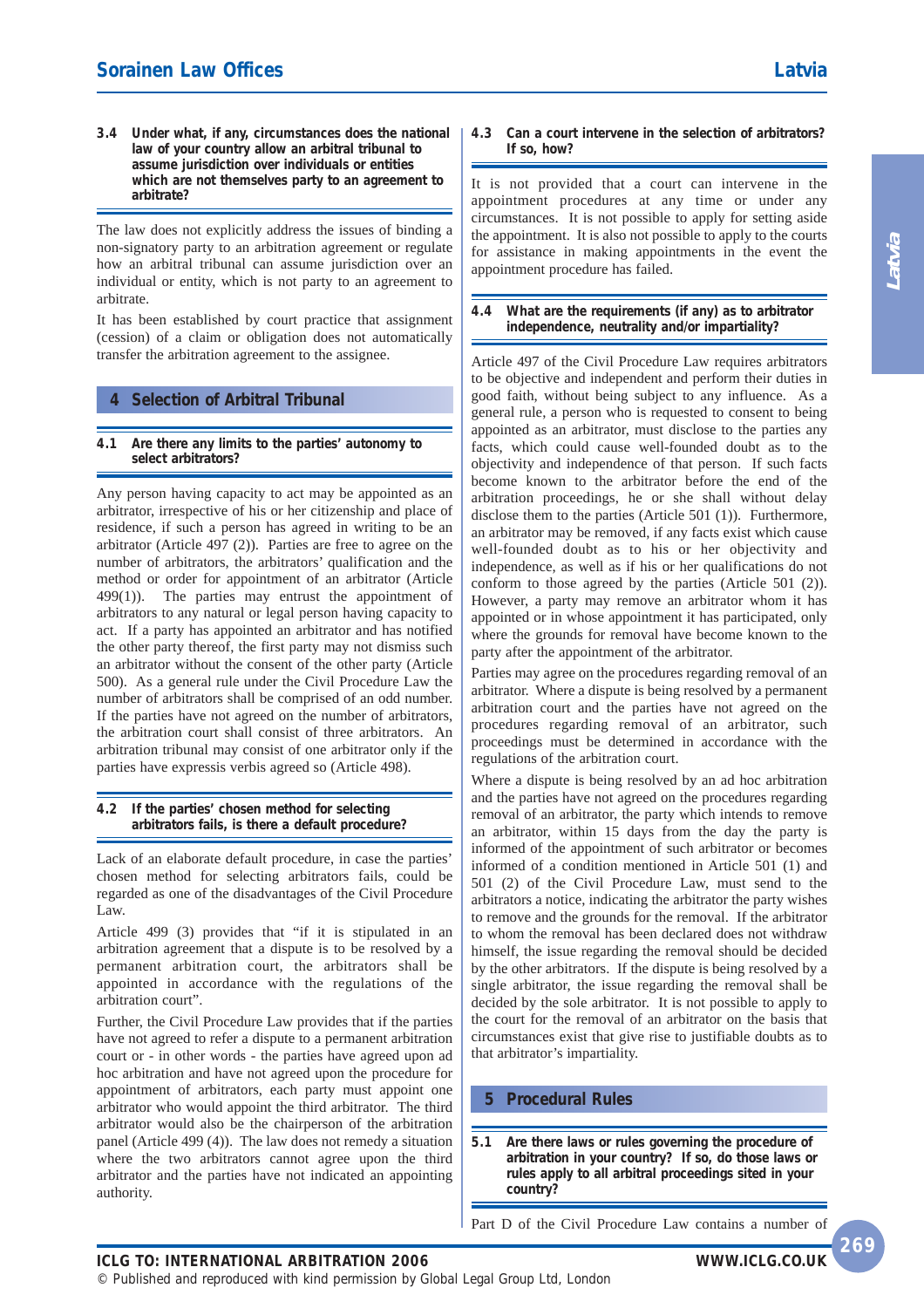general rules governing the procedure of arbitration in Latvia. The provisions of the Civil Procedure Law apply to all proceedings sited in Latvia. Parties are free to determine the seat of the arbitral tribunal. If parties have not determined the seat of the arbitral tribunal, the arbitral tribunal should determine the place of the seat itself.

#### **5.2 In arbitration proceedings conducted in your country, are there any particular procedural steps that are required by law?**

The law does not prescribe any particular procedural steps for arbitration proceedings. The parties are free to agree how their disputes are resolved. By virtue of Article 518 of the Civil Procedure Law an arbitral tribunal should hold sittings to hear the explanations and objections of the parties and to examine evidence (oral procedure) or it should resolve a dispute on the basis of written evidence and submitted materials only (written procedure). The arbitral tribunal should also organise oral procedures where the parties have agreed on written procedures but one of the parties, until the making of the decision, requests oral procedures.

#### **5.3 Are there any rules that govern the conduct of an arbitration hearing?**

The arbitral tribunal must notify the parties about the hearing in good time. Notice about the hearing shall be sent not later than 15 days in advance unless the parties have agreed upon a shorter term (Article 518 (2)). The Arbitration tribunal is under a general obligation to introduce to the parties any submissions, documents and other information, which it has obtained, as well as expert opinions and other evidence (Article 518 (3)). There are no further elaborate rules as to arbitration hearing.

In the event one of the parties is at default, for example, if a defendant does not submit a response to a claim, an arbitral tribunal should continue the procedure without considering such default as admission of the claim, unless provided otherwise by the arbitration agreement (Article 520 (1)). If one or both parties, without justified cause, fail to attend a hearing or fail to submit written evidence, the arbitral tribunal should continue the procedure and resolve the dispute on the basis of the evidence at its disposal (Article 520 (2)).

#### **5.4 Do the national courts have jurisdiction to deal with procedural issues arising during an arbitration?**

Courts do not have jurisdiction to act in support of arbitral proceedings and deal with procedural issues arising during arbitration. The law does not provide for any intervention of the courts during the arbitration proceedings, except on two occasions. Under the Civil Procedure Law the courts act in support of arbitration only in two instances: (a) granting interim injunction before filing of a claim to arbitration; and (b) enforcing the award. The same court that has granted interim relief may revoke it or change it upon the request of the party or arbitral tribunal (Article 496 (1)).

**5.5 Are there any special considerations for conducting multiparty arbitrations in your country (including in the appointment of arbitrators)? Under what circumstances, if any, can multiple arbitrations (either arising under the same agreement or different agreements) be consolidated in one proceeding? Under what circumstances, if any, can third parties intervene in or join an arbitration proceeding?** 

There are no special rules of law addressing multiparty arbitrations in Latvia. The law does not foresee a possibility to consolidate in one proceeding multiple arbitrations. These issues can be dealt with by the rules of institutional arbitrations.

Similarly, the issue of third party intervention in arbitration proceedings is not regulated by the law. If intervention by a third party becomes an issue during arbitration (for example, requested by one of the parties), it is usually decided by the arbitral tribunal. If one of the parties objects to third party intervention, most likely the arbitral tribunal would refuse to admit a third party in the arbitration proceedings. There is no well-established practice in Latvia on this matter and due to the confidentiality of arbitral awards and proceedings it is not possible to ascertain whether there are conditions established in practice when a third party could be admitted to join arbitration proceedings, if at all.

#### **6 Preliminary Relief and Interim Measures**

**6.1 Under the governing law, is an arbitrator permitted to award preliminary or interim relief? If so, what types of relief? Must an arbitrator seek the assistance of a court to do so?**

The arbitration tribunal is not permitted to award preliminary or interim relief under Latvian law. Until 2005 there was such a possibility, but it was abolished recently.

**6.2 Is a court entitled to grant preliminary or interim relief in proceedings subject to arbitration? In what circumstances? Can a party's request to a court for relief have any effect on the jurisdiction of the arbitration tribunal?**

Under Article 496 of the Civil Procedure Law a court is entitled upon an application by a potential plaintiff, to secure a claim prior to it being filed to arbitration. Such a request for interim relief should be filed to the court, which is determined according to the location of the debtor or the location of the property of the debtor. The same court may, upon a request by a party or an arbitration tribunal, decide on revoking or changing the interim relief.

Article 496 (2) explicitly provides that an application for interim relief or an application for changing interim relief should not be considered as failure to observe the arbitration agreement and should not impede the resolution of a dispute by an arbitral tribunal.

The Civil Procedure Law provide for certain conditions to be satisfied in order to permit an application of interim relief before filing a claim to arbitration. A potential plaintiff may file a request for preliminary relief prior to bringing a claim to an arbitration, and even before an obligation has become due, if the debtor, with the purpose of avoiding performance

**Latvia**

© Published and reproduced with kind permission by Global Legal Group Ltd, London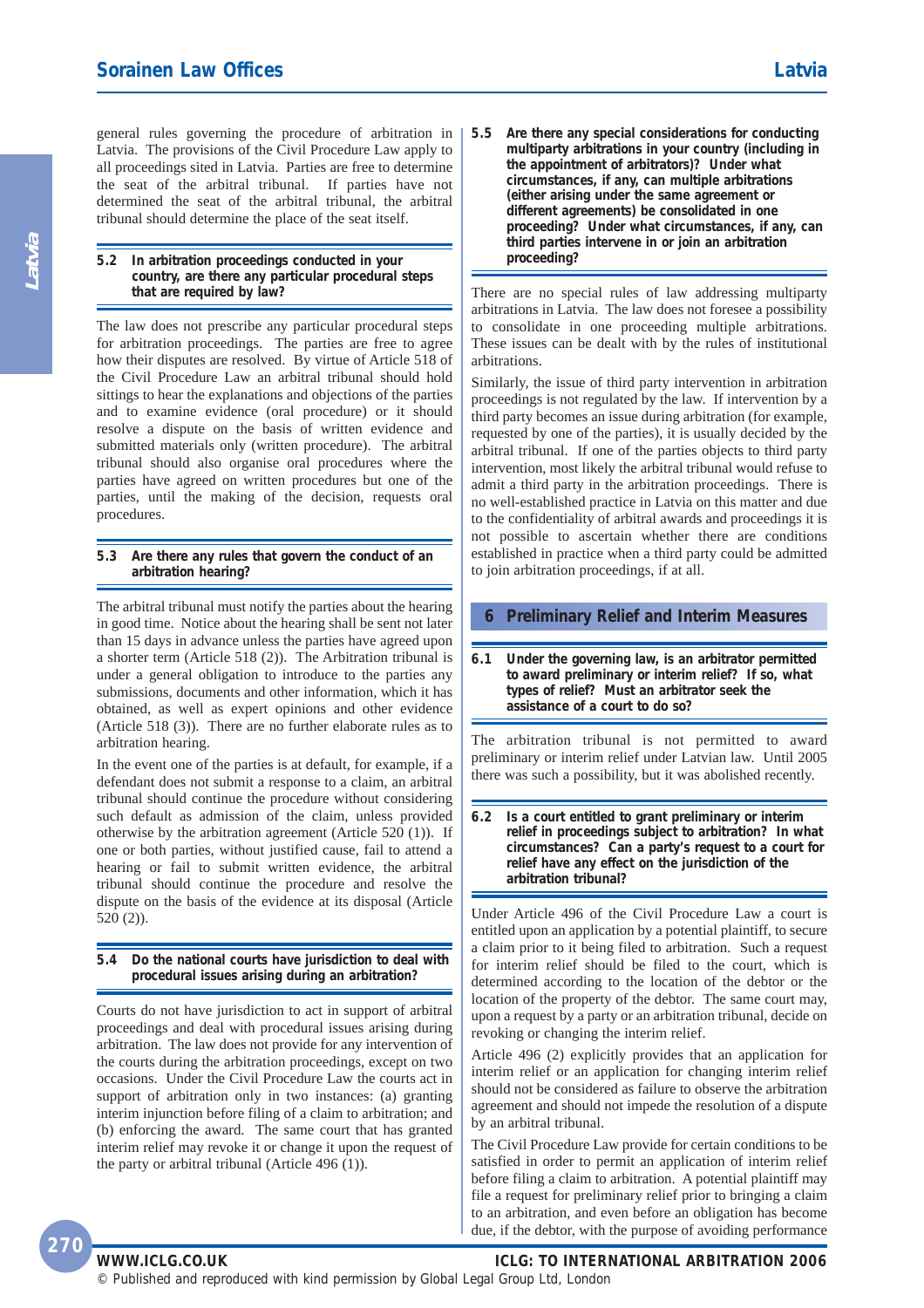of its obligation: (a) removes or alienates his or her property; (b) leaves his or her place of residence without informing the creditor; or (c) performs other actions which evidence that the debtor is not acting in good faith or is otherwise contrary to the law (Article 138). When submitting an application, the potential plaintiff should submit evidence proving the necessity of securing the claim. A court decides the issue of interim relief ex parte.

If the interim relief is granted, the judge will determine the time when the claim must be filed. If the claim is not filed within the prescribed period of time, the judge must revoke interim relief upon the request of the potential defendant.

A judge may require that the potential plaintiff secure losses, which the defendant may suffer because of the interim relief, by depositing a certain sum of money in the bailiff's deposit account.

#### **6.3 In practice, what is the approach of the national courts to requests for interim relief by parties to arbitration agreements?**

In the event of lack of clear and certain evidence that the debtor, with the purpose of avoiding performance of their obligation: (a) removes or alienates his or her property; (b) leaves his or her place of residence without informing the creditor; or (c) performs other actions which evidence that the debtor is not acting in good faith or is otherwise contrary to the law, the courts will be reluctant to provide interim relief before filing a claim to arbitration.

#### **7 Evidentiary Matters**

#### **7.1 What rules of evidence (if any) apply to arbitral proceedings in your country?**

Only four types of evidence are admissible under Latvian law in arbitration:

- explanations of the parties;
- written evidence (documents); п
- real evidence (physical items); and  $\blacksquare$
- expert opinions.

Witnesses and witness statements are not permitted. Evidence must be submitted by the parties. Each party must prove the facts to which they refer as a basis for their claims and objections. The arbitration tribunal determines the admissibility and validity of evidence.

Documentary evidence must be submitted in the form of an original or of a certified copy. If a party submits a true copy of a document, an arbitral tribunal may itself, or pursuant to the request of the other party, require that the original document be submitted. The arbitral tribunal must return an original document, pursuant to the request of the person who has submitted such a document, leaving a certified true copy of it in the materials of the case file.

**7.2 Are there limits on the scope of an arbitrator's authority to order the disclosure of documents and other disclosure of discovery (including third party disclosure)?**

An arbitral tribunal has some authority to order the

disclosure of documents but the authority is not unlimited. A tribunal may require the parties to submit supplementary documents or other evidence but it has no power to order production of documents by a third party.

#### **7.3 Under what circumstances, if any, is a court able to intervene in matters of disclosure/discovery?**

It is not possible to invoke a court in matters of disclosure and discovery during arbitration proceedings. Courts may not secure evidence during arbitration proceedings or prior to arbitration.

#### **7.4 What is the general practice for disclosure / discovery in international arbitration proceedings?**

There are no special rules or practices for international arbitration proceedings.

**7.5 What, if any, laws, regulations or professional rules apply to the production of written and/or oral witness testimony? For example, must witnesses be sworn in before the tribunal? Is cross-examination allowed?**

Witnesses and witness testimony are not allowed in arbitrations. If an arbitral tribunal has ordered expert opinion or invited expert upon the request of one party, the expert may be invited to give explanations about his written opinion upon request of one of the parties and may be crossexamined by the parties.

**7.6 Under what circumstances does the law of your country treat documents in an arbitral proceeding as being subject to privilege? In what circumstances is privilege deemed to have been waived?**

There is no specific regulation under Latvian law pertinent to the privilege of documents in arbitral proceedings. There are no specific rules as to the circumstances when the privilege is deemed to have been waived.

#### **8 Making an Award**

#### **8.1 What, if any, are the legal requirements of an arbitral award?**

All awards (decisions and judgments) of an arbitral tribunal, if the tribunal consists of more than one arbitrator, must be made by a majority vote (Article 528 (1)). An arbitral award must be made in writing. The law stipulates which issues an arbitral award must cover. The law does not prescribe a time limit for the announcement of an award or for the preparation of the full text of the award. The law states that in case of written proceedings the award must be sent to the parties within three days after it is written.

**271**

**ICLG TO: INTERNATIONAL ARBITRATION 2006** © Published and reproduced with kind permission by Global Legal Group Ltd, London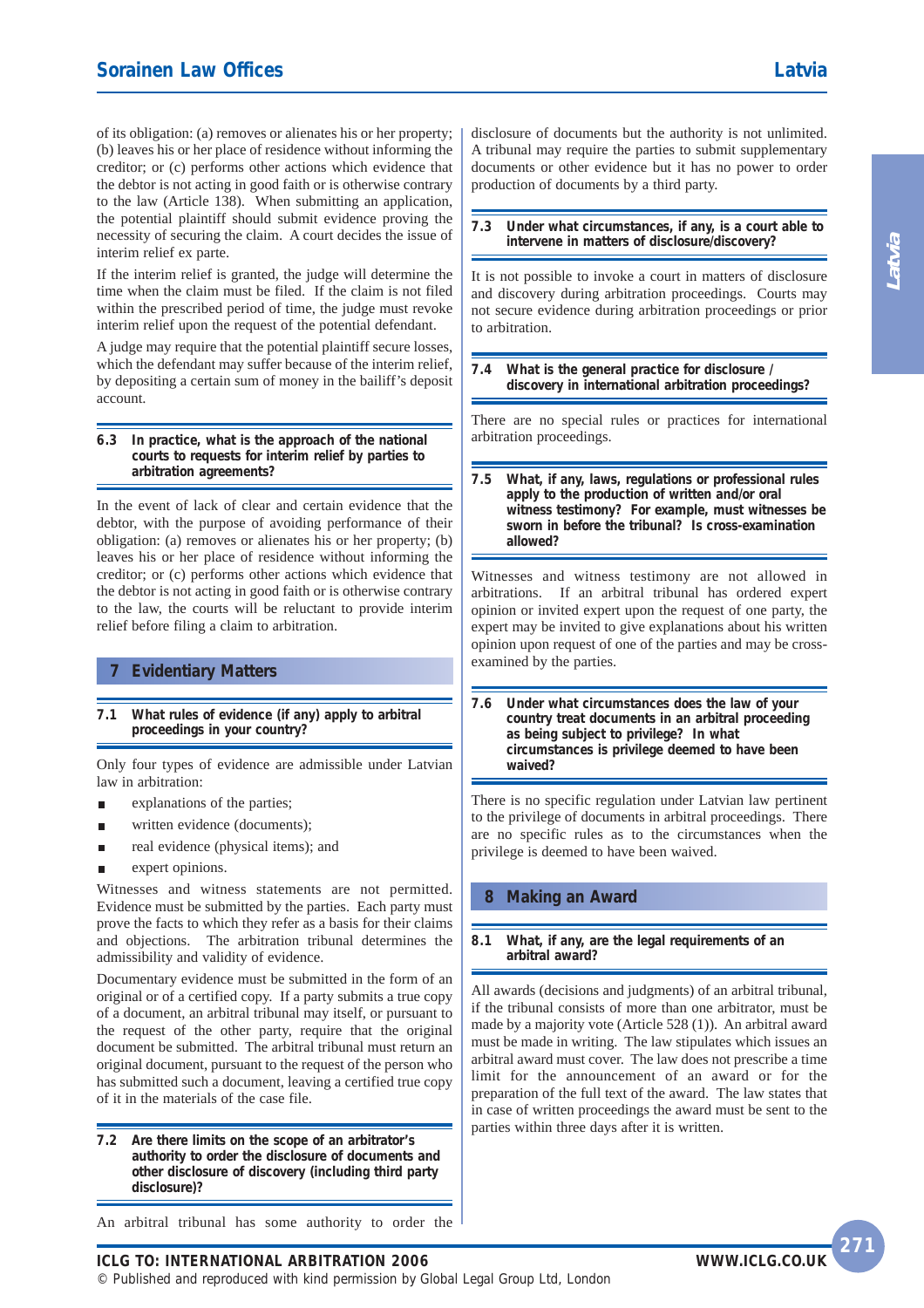#### **9 Appeal of an Award**

**9.1 On what bases, if any, are parties entitled to appeal an arbitral award?**

An award of an arbitral tribunal comes into effect on the day it is made. It is final and may not be appealed (Article 528 (2)). There are no setting aside procedures under Latvian law.

**9.2 Can parties agree to exclude any basis of appeal or challenge against an arbitral award that would otherwise apply as a matter of law?**

The grounds under which enforcement of an arbitral award may be refused are exclusive and may not be contracted out.

**9.3 Can parties agree to expand the scope of appeal of an arbitral award beyond the grounds available in relevant national laws?**

The finality of an arbitral award under Latvian law may not be contracted out and parties may not agree that the arbitral award is subject to an appeal on any grounds.

#### **10 Enforcement of an Award**

**10.1 Has your country signed and/or ratified the New York Convention on the Recognition and Enforcement of Foreign Arbitral Awards? What is the relevant national legislation?**

Latvia is a party to the New York Convention, which it signed and ratified in 1992 and which has become part of Latvian law without specific implementation. Part F of the Civil Procedure Law regulates international civil procedure, which, among other issues, regulates recognition and enforcement of foreign arbitral awards (Article 645-651).

#### **10.2 What is the approach of the national courts in your country towards the enforcement of arbitration awards in practice?**

Enforcement of a foreign arbitral award may only be refused on the grounds of the New York Convention. Latvian courts take a rather broad view on arbitrability and appear to be reluctant to refuse the enforcement of foreign arbitral awards on the grounds under the New York Convention.

**10.3 What is the effect of an arbitration award in terms of res judicata in your country? Does the fact that certain issues have been finally determined by an arbitral tribunal preclude those issues from being reheard in a national court and, if so, in what circumstances?**

An arbitral award becomes res judicata and issues decided by the tribunal may under no circumstances be re-heard in a national court.

#### **11 Confidentiality**

#### **11.1 Are arbitral proceedings sited in your country confidential? What, if any, law governs confidentiality?**

Arbitration hearings are closed. Persons who are not parties in a matter, may be present at an arbitration court hearing only with the consent of the parties (Article 512). An arbitral tribunal is prohibited to disclose to third parties or publish information concerning the arbitration procedure. This provision applies also to the documentation contained in a case file, which an institutional arbitration court must keep for 10 years pursuant to the general archiving requirements. Confidentiality issues between the parties with regard to arbitration proceedings are subject to the parties' agreement. There is no implied duty of confidentiality in arbitration agreements.

**11.2 Can information disclosed in arbitral proceedings be referred to and/or relied on in subsequent proceedings?**

The law in principle does not prohibit parties to disclose the information or refer to it in subsequent proceedings. Parties may be restricted to disclose such information if they have undertaken certain confidentiality obligations, which usually is the case.

#### **11.3 In what circumstances, if any, are proceedings not protected by confidentiality?**

There are no exceptions to the general rules of confidentiality of arbitration proceedings. However, the parties may agree to such an exception.

#### **12 Damages / Interests / Costs**

**12.1 Are there limits on the types of damages that are available in arbitration (e.g., punitive damages)?**

In general parties are free to agree upon the scope of the arbitral tribunal's power to grant remedies subject to applicable substantive law. It would be the applicable law to the subject matter of a dispute according to which the arbitral tribunal would decide upon the application of certain remedies (damages, contractual penalties, etc.). Rules pertinent to arbitration do not regulate applicable remedies in Latvia.

#### **12.2 What, if any, interest is available?**

In the absence of the parties' agreement, the arbitral tribunal will be entitled to award such interest as prescribed by the applicable law. Interest is usually awarded from the date of the award until the payment of the amount of the award or until the enforcement of the award.

**WWW.ICLG.CO.UK ICLG: TO INTERNATIONAL ARBITRATION 2006**

© Published and reproduced with kind permission by Global Legal Group Ltd, London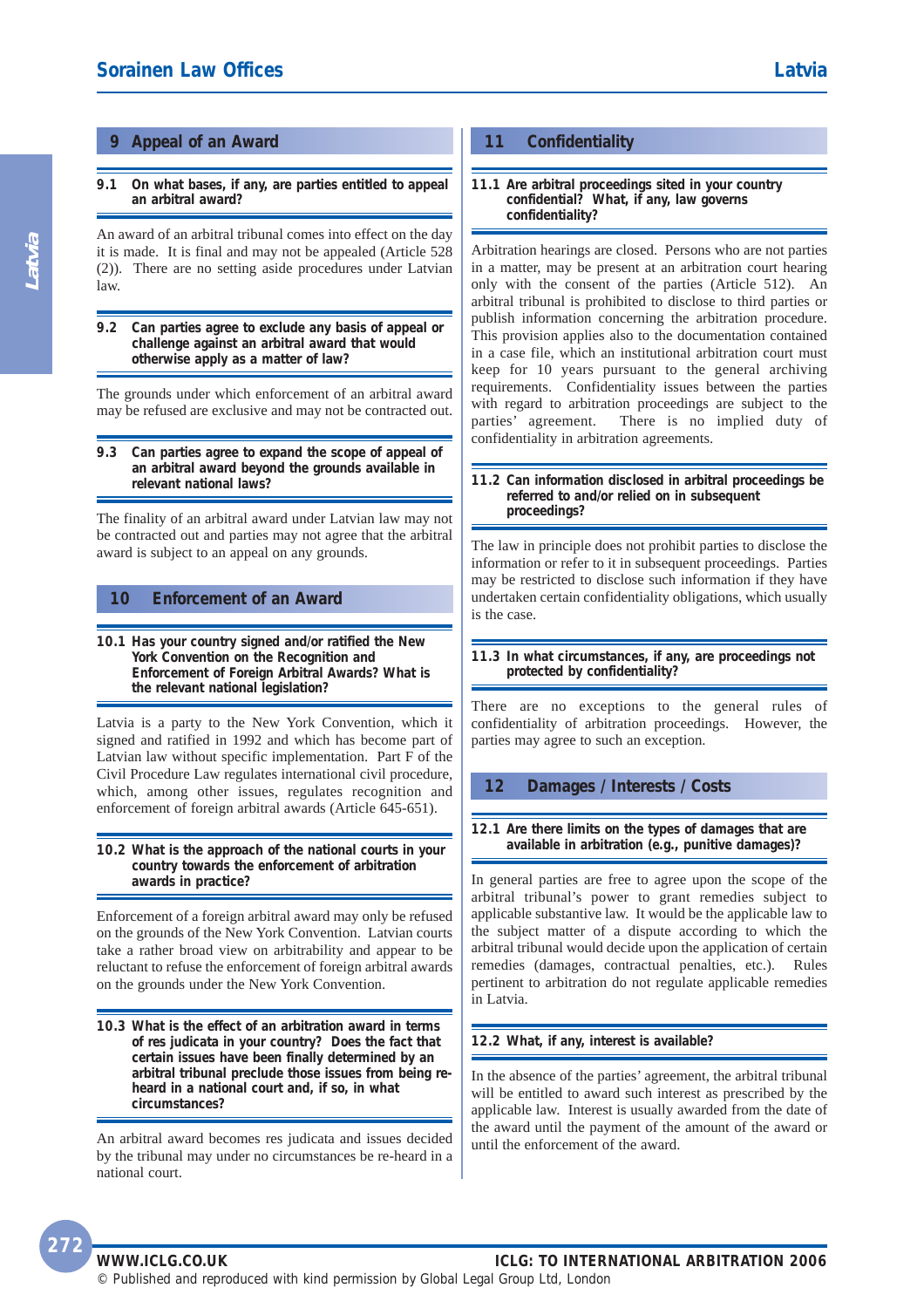**12.3 Are parties entitled to recover fees and/or costs and, if so, on what basis? What is the general practice with regard to shifting fees and costs between the parties?**

As a rule, an arbitral award should always address the division of costs between the parties. It is entirely up to the arbitration tribunal to determine the issues of recovery of arbitration costs and fees. The law prescribes that this is one of the mandatory issues that an arbitral award must address but it does not provide for any detailed rules on shifting fees and costs between the parties. Arbitral tribunals enjoy wide discretion in shifting the fees and costs between the parties. There are instances when the losing party is ordered to pay all the costs of the winning party. There are also cases where attorney fees of the winning party are ordered to be paid by the losing party only partially.

When making the decision on the enforcement of the award, the court has to decide the issue whether to recover from the defendant the state fee paid for the issuance of the enforcement order. The law does not foresee the recovery of legal costs associated with attorney fees incurred during the process of recognition and enforcement in the court. All the costs that are payable in the course of the execution of the arbitral award, namely fees to the bailiff, are usually recovered from the defendant when the actual enforcement is performed.

**12.4 Is an award subject to tax? If so, in what circumstances and on what basis?**

The laws pertinent to arbitration do not regulate tax issues. Any sum awarded by an arbitral award is a personal tax issue of that entity or individual. In general if a person has received any interest, punitive damages or penalties under an award, it would be subject to income tax. Damages intended to cover lost profit or income are also taxed.

#### **13 Investor State Arbitrations**

**13.1 Has your country signed and ratified the Washington Convention on the Settlement of Investment Disputes Between States and Nationals of Other States (1965)?**

Latvia has signed and ratified the Washington Convention on the Settlement of Investment Disputes Between States and Nationals of Other States.

**13.2 Is your country party to a significant number of Bilateral Investment Treaties (BITs) or Multilateral Investment treaties (such as the Energy Charter Treaty) that allow for recourse to arbitration under the auspices of the International Centre for the Settlement of Investment Disputes ('ICSID')?**

Latvia has signed a significant number of Bilateral Investment Treaties with most of the European countries, as well as many Asian, North and Latin American countries.

**13.3 Does your country have standard terms or model language that it uses in its investment treaties and, if so, what is the intended significance of that language?**

Latvia does not have any standard terms or model language that it uses in its investment treaties.

**13.4 In practice, have disputes involving your country been resolved by means of ICSID arbitration and, if so, what has the approach of national courts in your country been to the enforcement of ICSID awards?**

Latvia has been involved in a few arbitrations and there has been no instance where the Latvian courts would have refused enforcement of the award.

#### **14 General**

**14.1 Are there noteworthy trends in the use of arbitration or arbitration institutions in your country? Are certain disputes commonly being referred to arbitration?**

There are a big number of institutional arbitrations in Latvia that hear local disputes. Only 3 or 4 institutional arbitrations have the capacity and experience in handling international arbitration cases. Therefore before agreeing to bring future or existing disputes to any Latvian institutional arbitration court it is important to consult a local attorney and obtain some prior information about a specific institutional arbitration court.

**14.2 Are there any other noteworthy current issues affecting the use of arbitration in your country?**

It is noteworthy to mention the fact that most of the institutional arbitrations have a closed list of arbitrators, whereby the parties are bound to choose arbitrators from this list only. Due to this reason the trustworthiness of most of the institutional arbitral courts may be questioned. Currently there is only one institutional arbitration in Latvia that has no list of arbitrators and does not limit the parties in choosing the arbitrators.

**Latvia**

**273**